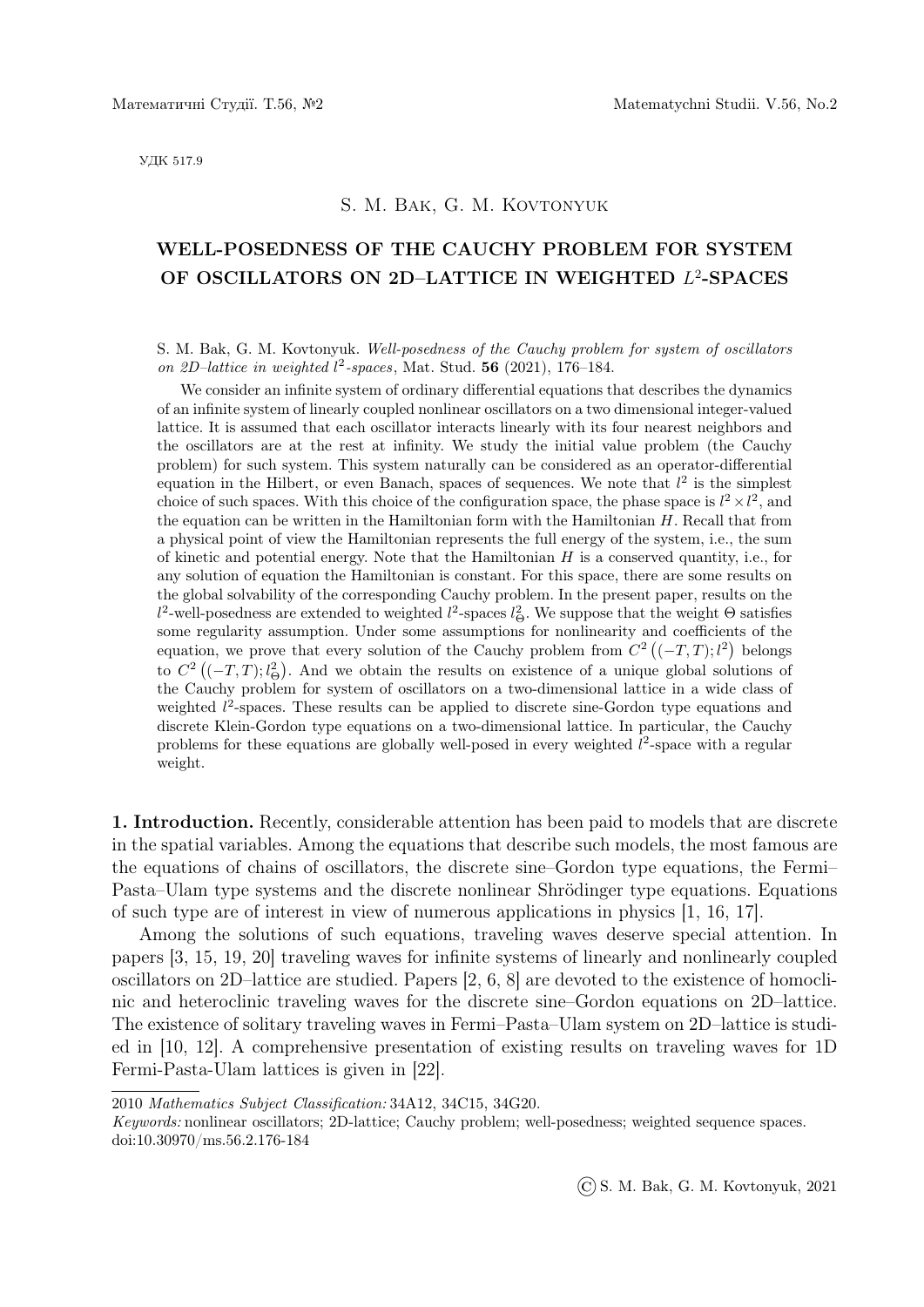Papers [1, 4, 21, 26] deal with periodic in time solutions for such systems.

Another important class of solutions is standing waves. The existence of standing waves in discrete nonlinear Shrödinger type equations is studied in  $[11, 23, 24, 25]$ .

In the present paper we study equations that describe the dynamics of an infinite system of linearly coupled nonlinear oscillators on a two dimensional lattice. Let  $q_{n,m} = q_{n,m}(t)$  be a generalized coordinate of the  $(n, m)$ -th oscillator at time t. It is assumed that each oscillator interacts linearly with its four nearest neighbors. The equations of motion of the system are of the form

$$
\ddot{q}_{n,m} = a_{n-1,m}q_{n-1,m} + a_{n,m}q_{n+1,m} + b_{n,m-1}q_{n,m-1} + b_{n,m}q_{n,m+1} + c_{n,m}q_{n,m} - V'_{n,m}(q_{n,m}), \quad (n,m) \in \mathbb{Z}^2,
$$
\n
$$
(1)
$$

where  $q_{n,m}$  is a sequence of real functions, the coefficients  $a_{n,m}$ ,  $b_{n,m}$ ,  $c_{n,m}$  are sequences of real numbers, and the nonlinearity  $V_{n,m} \in C^1(\mathbb{R};\mathbb{R})$  is the on-site potential. Equations (1) form an infinite system of ordinary differential equations.

We study the initial value problem (the Cauchy problem) for system (1) with initial conditions

$$
q_{n,m}(0) = q_{n,m}^{(0)}, \ \dot{q}_{n,m}(0) = q_{n,m}^{(1)}, \ (n,m) \in \mathbb{Z}^2,
$$
\n<sup>(2)</sup>

where  $\{q_{n,m}^{(0)}\}$  and  $\{q_{n,m}^{(1)}\}$  are given real sequences. System (1) naturally can be considered as an operator-differential equation, namelly

$$
\ddot{q} = Aq - B(q),\tag{3}
$$

where

 $(Aq)_{n,m} = a_{n-1,m}q_{n-1,m} + a_{n,m}q_{n+1,m} + b_{n,m-1}q_{n,m-1} + b_{n,m}q_{n,m+1} + c_{n,m}q_{n,m}$ and the nonlinear operator  $B$  is defined by

$$
(B(q))_{n,m}=V'_{n,m}(q_{n,m}),
$$

in the Hilbert, or even Banach, space  $E$  of sequences. Within this framework, initial conditions (2) become

$$
q(0) = q^{(0)}, \dot{q}(0) = q^{(1)}, \tag{4}
$$

where  $q^{(0)}$  and  $q^{(1)}$  are given elements of the space E.

By definition, a solution of equation  $(3)$  is a twice continuously differentiable function of t with values in  $E$ , that satisfies this equation. If for given initial data the solution of problem  $(3)$ ,  $(4)$  is defined on the whole number line, then it is called a *global* solution. Otherwise, it is called a local solution.

We note that the simplest choice of E is the Hilbert space  $l^2 = l^2(\mathbb{Z}^2)$  of real two-sided square summable sequences  $q = \{q_{n,m}\}\$  with the scalar product

$$
(q^{(1)}, q^{(2)}) = \sum_{(n,m)\in\mathbb{Z}^2} q_{n,m}^{(1)} q_{n,m}^{(2)}
$$

and with the corresponding norm  $||q|| = (q, q)^{\frac{1}{2}}$ . In particular, papers [5, 7, 9] are devoted to the well-posedness of initial value problem for infinite systems of linearly coupled nonlinear oscillators on 2D–lattice, while [13] and [14] are devoted to the well-posedness of initial value problem for such systems on 1D–lattice in  $l^2$ .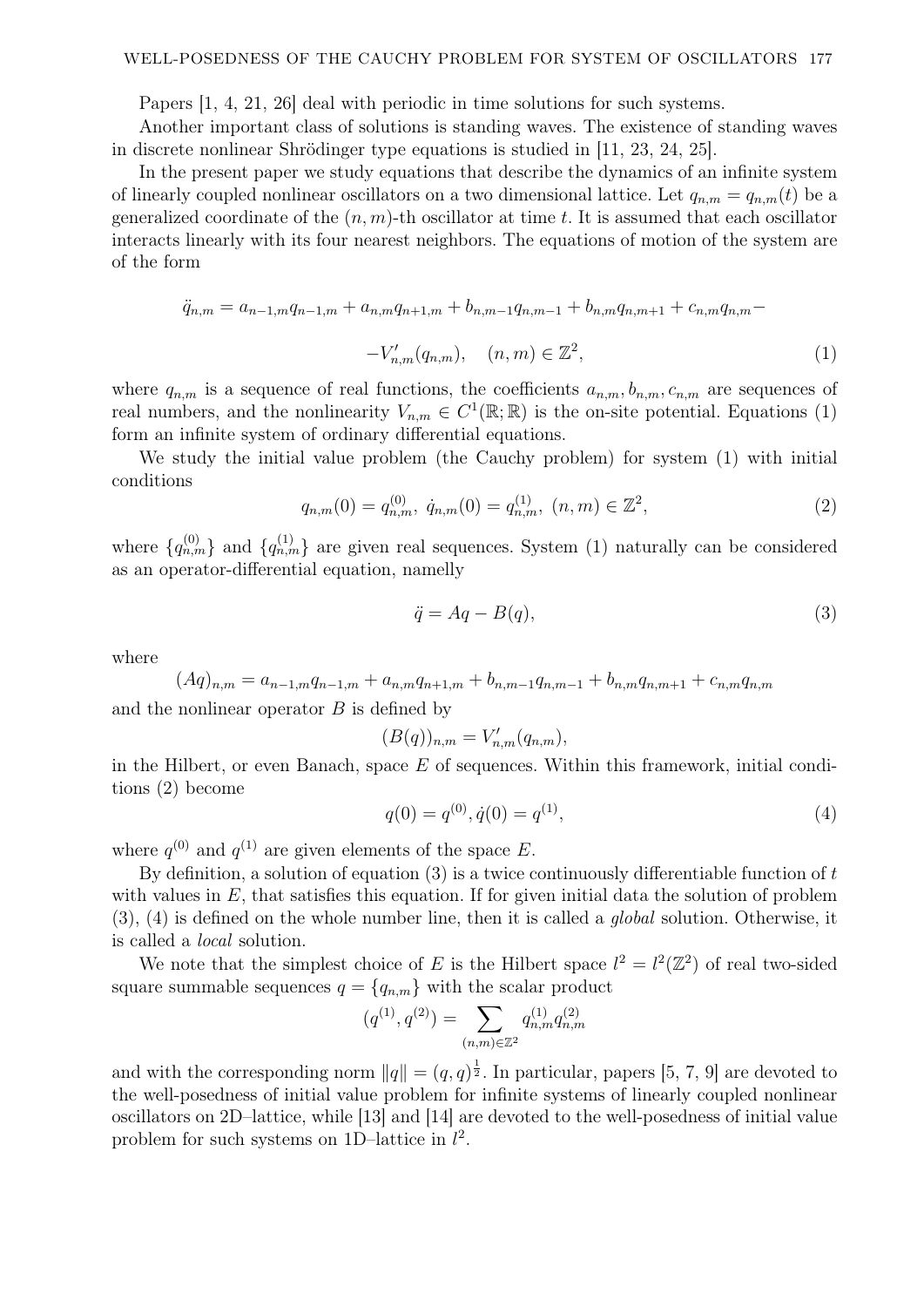2. Existence and uniqueness of global solutions in  $l^2$ . Throughout the paper we impose the following assumptions:

- (i)  $\{a_{n,m}\}, \{b_{n,m}\}\$  and  $\{c_{n,m}\}\$  are bounded;
- (ii)  $V_{n,m} \in C^1(\mathbb{R})$ ,  $V_{n,m}(0) = V'_{n,m}(0) = 0$ ,  $(n,m) \in \mathbb{Z}^2$ , and  $V'_{n,m}$  is locally Lipschitz continuous uniformly with respect to  $(n, m) \in \mathbb{Z}^2$ , i.e., for any  $R > 0$  there exists a constant  $C = C(R) > 0$  such that for all  $(n, m) \in \mathbb{Z}^2$

$$
|V'_{n,m}(r_1) - V'_{n,m}(r_2)| \le C|r_1 - r_2|, |r_1|, |r_2| \le R.
$$
\n
$$
(5)
$$

Sometimes we use the following stronger than  $(ii)$  assumption

(ii') assumption (ii) is satisfied with the constant  $C > 0$  independent of R, i.e.,  $V'_{n,m}$  is globally Lipschitz continuous uniformly with respect to  $(n, m) \in \mathbb{Z}^2$ .

Assumption (i) guaranties that the operator A is bounded self-adjoint operator in  $l^2$ . With this choice of the configuration space, the phase space of equation (3) is  $l^2 \times l^2$ , and the equation can be written in the Hamiltonian form

$$
\begin{cases}\n\dot{p} = -H'_q(p, q), \\
\dot{q} = H'_p(p, q),\n\end{cases}
$$

with the Hamiltonian

$$
H(p,q) = \frac{1}{2}(\|p\|^2 - (Aq,q)) + \sum_{(n,m)\in\mathbb{Z}^2} V_{n,m}(q_{n,m}),
$$

where  $p = \dot{q}$ . The Hamiltonian H is a conserved quantity (see [7]), i.e., for any solution  $q(t)$ of equation (3)

$$
H(q(t), q(t)) = H(q(0), q(0)) = H(q^{(1)}, q^{(0)}) = Const.
$$

Now we reproduce some results from [5, 7, 9]. The first one is a simple straightforward consequence of classical theorem on existence and uniqueness of global solutions for operator differential equations in Banach spaces.

**Proposition 1** ([9], Theorem 4). Assume (i) and (ii'). Then for every  $q^{(0)} \in l^2$  and  $q^{(1)} \in l^2$ problem (3), (4) has a unique global solution.

The proof of the next proposition makes use of Proposition 1, the Hamiltonian structure of the equation and cutt-off argument.

**Proposition 2** ([7], Theorem 3). Assume (i) and (ii). Suppose that the operator A is nonpositive, i.e.,  $(Aq, q) \leq 0$  for all  $q \in l^2$ . Suppose also that one of the following two conditions holds:

- (a)  $V_{n,m}(r) \geq 0$  for all  $(n,m) \in \mathbb{Z}^2$  and  $r \in \mathbb{R}$ ;
- (b) there exists a nondecreasing function  $h(\xi)$ ,  $\xi \geq 0$ , such that  $\lim_{\xi \to +\infty} h(\xi) = +\infty$  and  $V_{n,m}(r) \ge h(|r|)$  for all  $(n,m) \in \mathbb{Z}^2$  and  $r \in \mathbb{R}$ .

Then for every  $q^{(0)} \in l^2$  and  $q^{(1)} \in l^2$  problem (3), (4) has a unique global solution.

A completely different type of nonlinearities is considered in the following proposition.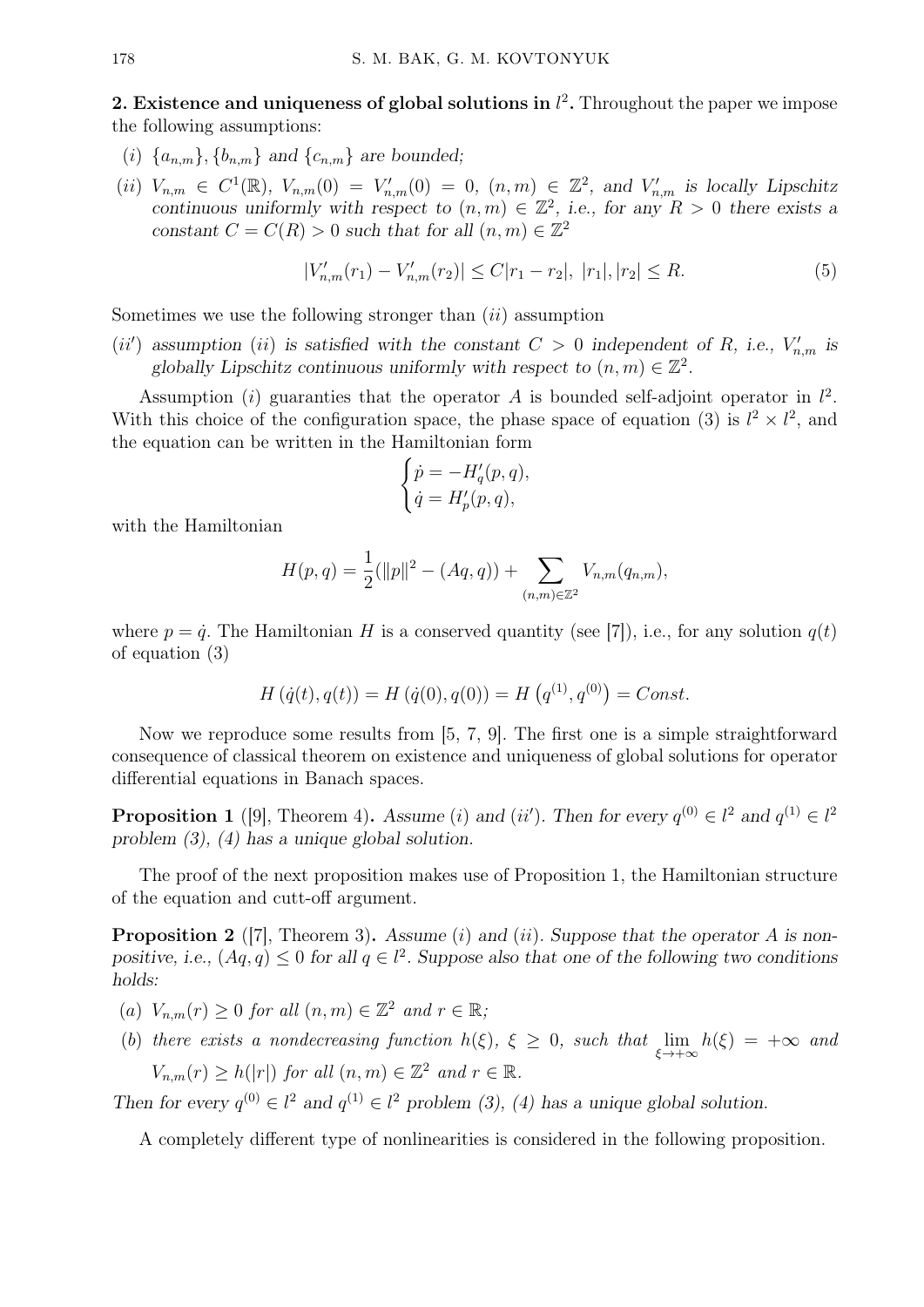**Proposition 3** ([5], Corollary 3.1). Suppose that condition (i) is satisfied,  $V_{n,m}(r) = \frac{g_{n,m}}{p}r^p$ ,  $p > 2$ , where  $\{g_{n,m}\}\$ is a bounded sequence, and the operator A is negative definite, i.e.,  $(Aq, q) \leq -\alpha ||q||^2$ , where  $\alpha > 0$ . Then there exists  $\delta > 0$  such that for any  $q^{(0)}, q^{(1)} \in l^2$  with  $||q^{(0)}|| \leq \delta$  and  $||q^{(1)}|| \leq \delta$ , problem (3), (4) has a unique global solution.

3. Existence and uniqueness of global solutions in weighted spaces. The aim of the present paper is to extend the  $l^2$ -well-posedness results to weighted  $l^2$ -spaces and, hence, provide a refined information about problem (1), (2).

Let  $\Theta = {\theta_{n,m}}$  be a sequence of positive numbers (*weight*). We denote by  $l_{\Theta}^2$  the space of all two-sided sequences  $q = \{q_{n,m}\}\$  of real numbers such that the norm

$$
||q||_{\Theta} = \Big(\sum_{(n,m)\in\mathbb{Z}^2} \theta_{n,m}|q_{n,m}|^2\Big)^{\frac{1}{2}}
$$

is finite. This is a Hilbert space with the scalar product

$$
(q^{(1)},q^{(2)})_{\Theta}=\sum_{(n,m)\in\mathbb{Z}^2}\theta_{n,m}q_{n,m}^{(1)}q_{n,m}^{(2)}.
$$

We suppose that the weight  $\Theta = {\theta_{n,m}}$  satisfies the following assumption:

(iii) the weight  $\Theta$  is a regular, i.e., the sequence  $\{\theta_{n,m}\}$  is bounded below by a positive constant and there exists a constant  $c_0 > 0$  such that

$$
c_0^{-1} \le \frac{\theta_{n+1,m}}{\theta_{n,m}}, \frac{\theta_{n,m+1}}{\theta_{n,m}} \le c_0
$$

for all  $(n, m) \in \mathbb{Z}^2$ .

Under this assumption weighted space  $l_{\Theta}^2$  is densely and continuously embedded into  $l^2$ , and

$$
||q|| \leq C_1 ||q||_{\Theta}, q \in l_{\Theta}^2,
$$

with some  $C_1 > 0$ . Therefore, all these spaces are densely and continuously embedded into the space  $l^{\infty}$  of bounded sequences with norm

$$
||q||_{l^{\infty}} = \sup_{(n,m)\in\mathbb{Z}^2} |q_{n,m}|.
$$

And if  $\theta_{n,m} \equiv 1$ , then  $l_{\Theta}^2 = l^2$ .

From the point of view of functional analysis assumption  $(iii)$  is quite natural. It means that the space  $l_{\Theta}^2$  is translation invariant. More precisely, let  $T_+^{(i)}$  and  $T_-^{(i)}$   $(i = 1, 2)$  be the operators of right and left shifts, respectively, defined by

$$
(T_{+}^{(1)}q)_{n,m} = q_{n-1,m}, (T_{-}^{(1)}q)_{n,m} = q_{n+1,m},
$$
  

$$
(T_{+}^{(2)}q)_{n,m} = q_{n,m-1}, (T_{-}^{(2)}q)_{n,m} = q_{n,m+1}.
$$

**Lemma 1.** Assumption (iii) holds if and only if all operators  $T_{\pm}^{(k)}$  ( $k = 1, 2$ ) are bounded in  $l^2_{\Theta}$ .

Proof. Indeed, we have that

$$
||T_+^{(1)}q||_{\Theta}^2 = \sum_{(n,m)\in\mathbb{Z}^2} \theta_{n,m}|q_{n-1,m}|^2 = \sum_{(n,m)\in\mathbb{Z}^2} \theta_{n+1,m}|q_{n,m}|^2 = \sum_{(n,m)\in\mathbb{Z}^2} \theta_{n,m}\frac{\theta_{n+1,m}}{\theta_{n,m}}|q_{n,m}|^2,
$$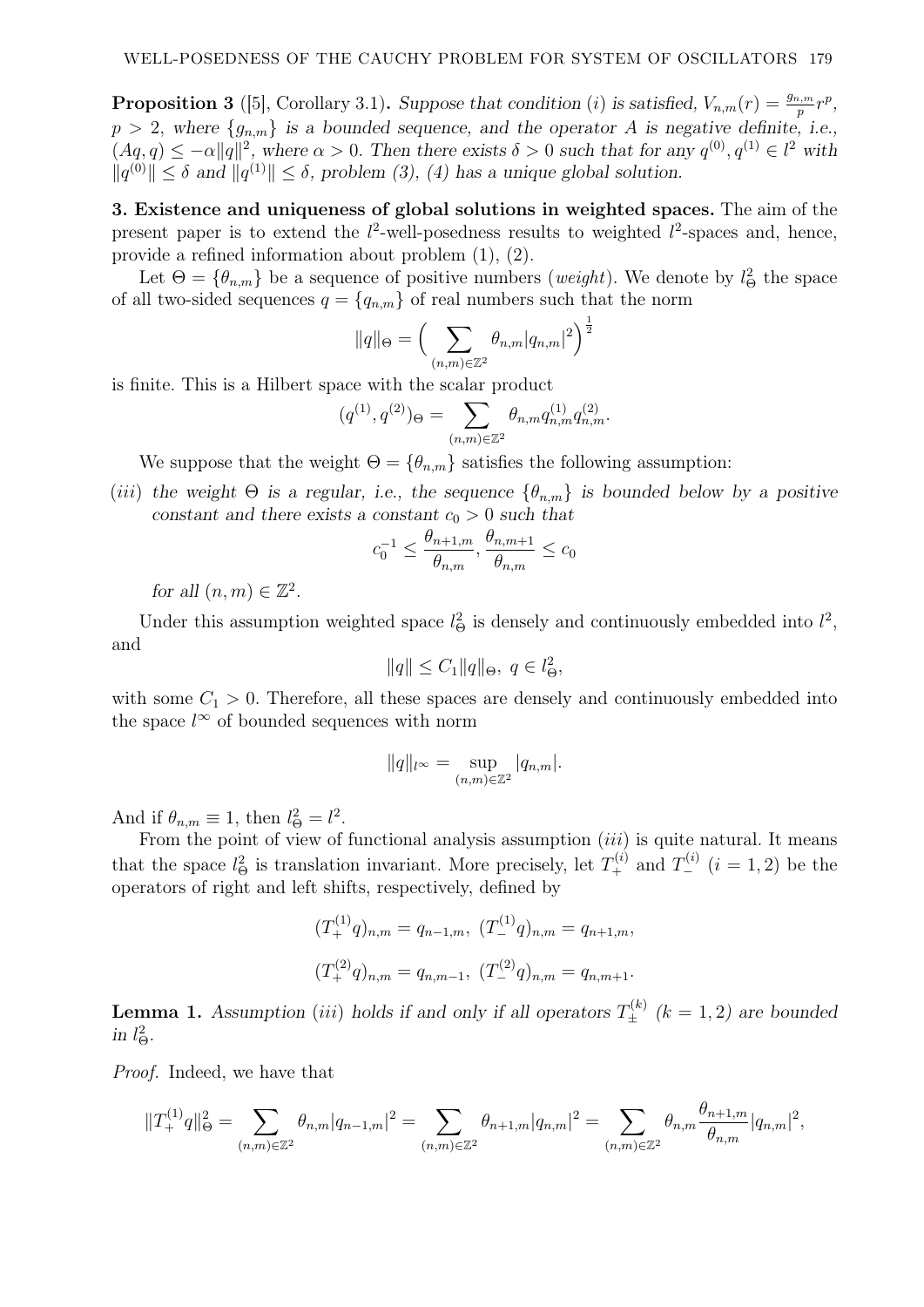which means that  $T^{(1)}_+$  is bounded in  $l^2_{\Theta}$  if and only if  $\frac{\theta_{n+1,m}}{\theta_{n,m}}$  is bounded.

Similarly,  $T_{-}^{(1)}$ ,  $T_{+}^{(2)}$ ,  $T_{-}^{(2)}$  are bounded in  $l_{\Theta}^{2}$  if and only if  $\frac{\theta_{n-1,m}}{\theta_{n,m}}$ ,  $\frac{\theta_{n,m+1}}{\theta_{n,m}}$  $\frac{n,m+1}{\theta_{n,m}},\,\frac{\theta_{n,m-1}}{\theta_{n,m}}$  $\frac{n,m-1}{\theta_{n,m}}$  are bounded.  $\Box$ 

The most important examples of weights satisfying assumption *(iii)* are power and exponential weights:

$$
\theta_{n,m} = (1 + |n| + |m|)^{\alpha}, \ \alpha > 0,
$$

and

$$
\theta_{n,m} = \exp\left(\alpha(|n|+|m|)\right), \ \alpha > 0.
$$

**Lemma 2.** Assume (i) and (iii). Then the operator A is bounded in  $l_{\Theta}^2$ .

Proof. The operator A can be represented in the form

$$
A = a \circ T_{-}^{(1)} + T_{+}^{(1)} \circ a + b \circ T_{-}^{(2)} + T_{+}^{(2)} \circ b + c,
$$

where a, b and c are the operators of multiplication by the sequences  $\{a_{n,m}\}, \{b_{n,m}\}\$  and  ${c_{n,m}}$  respectively, and ∘ stands for the composition of operators. Since the operators  $T_{-}^{(i)}$ ,  $T^{(i)}+$  (i = 1, 2), a, b and c are bounded operators in  $l_{\Theta}^2$  by Lemma 1 and assumption (i) respectively, we conclude that A is bounded in  $l_{\Theta}^2$ .  $\Box$ 

**Lemma 3.** Under assumption (ii), the nonlinear operator  $B$  is a locally Lipschitz continuous operator in the space  $l^2_{\Theta}$ , i.e., for any  $R > 0$  there exists a constant  $C = C(R) > 0$  such that

$$
||B(q^{(1)}) - B(q^{(2)})||_{\Theta} \le C||q^{(1)} - q^{(2)}||_{\Theta}
$$
\n(6)

for all  $q^{(i)} \in l^2_{\Theta}$  with  $||q^{(i)}||_{\Theta} \le R$   $(i = 1, 2)$ . If assumption  $(ii')$  is satisfied, then the operator B is globally Lipschitz continuous operator in the space  $l_{\Theta}^2$ , i.e., the constant C in inequality (6) can be chosen independent of R.

*Proof.* Let assumption (*ii*) be satisfied,  $q \in l^2_{\Theta}$  and  $||q||_{l^2_{\Theta}} \leq R$ . Since

$$
||q||_{l^{\infty}} \le ||q|| \le C_1 ||q||_{\Theta} \le C_1 R = R_1,
$$

inequality (5) and condition  $V'_{n,m}(0) = 0$  mean that  $|V'_{n,m}(q_{n,m})| \leq C |q_{n,m}|$  and

$$
||B(q)||_{\Theta} = \Big(\sum_{(n,m)\in\mathbb{Z}^2} \theta_{n,m} |V'_{n,m}(q_{n,m})|^2\Big)^{\frac{1}{2}} \le C\Big(\sum_{(n,m)\in\mathbb{Z}^2} \theta_{n,m} |q_{n,m}|^2\Big)^{\frac{1}{2}} = C||q||_{\Theta}.
$$

Thus,  $B(q) \in l^2_{\Theta}$  and  $||B(q)||_{\Theta} \leq C||q||_{\Theta}$ .

Now let  $q^{(i)} = \{q_{n,m}^{(i)}\} \in l^2_{\Theta}$  and  $||q^{(i)}||_{\Theta} \le R$   $(i = 1, 2)$ . Then  $||q^{(i)}||_{l^{\infty}} \le R_1$  and (5) implies that

$$
|V'_{n,m}(q_{n,m}^{(1)}) - V'_{n,m}(q_{n,m}^{(2)})| \leq C|q_{n,m}^{(1)} - q_{n,m}^{(2)}|.
$$

Similarly to the previous one, we obtain

$$
||B(q^{(1)}) - B(q^{(2)})||_{\Theta} = \Big(\sum_{(n,m)\in\mathbb{Z}^2} \theta_{n,m} |V'_{n,m}(q^{(1)}_{n,m}) - V'_{n,m}(q^{(2)}_{n,m})|^2\Big)^{\frac{1}{2}} \le
$$
  

$$
\leq C \Big(\sum_{(n,m)\in\mathbb{Z}^2} \theta_{n,m} |q^{(1)}_{n,m} - q^{(2)}_{n,m}|^2\Big)^{\frac{1}{2}} = C||q^{(1)} - q^{(2)}||_{\Theta}.
$$

Hence, *B* is a locally Lipschitz continuous operator in the space  $l_{\Theta}^2$ .

The proof in the case  $(ii')$  is similar.

 $\Box$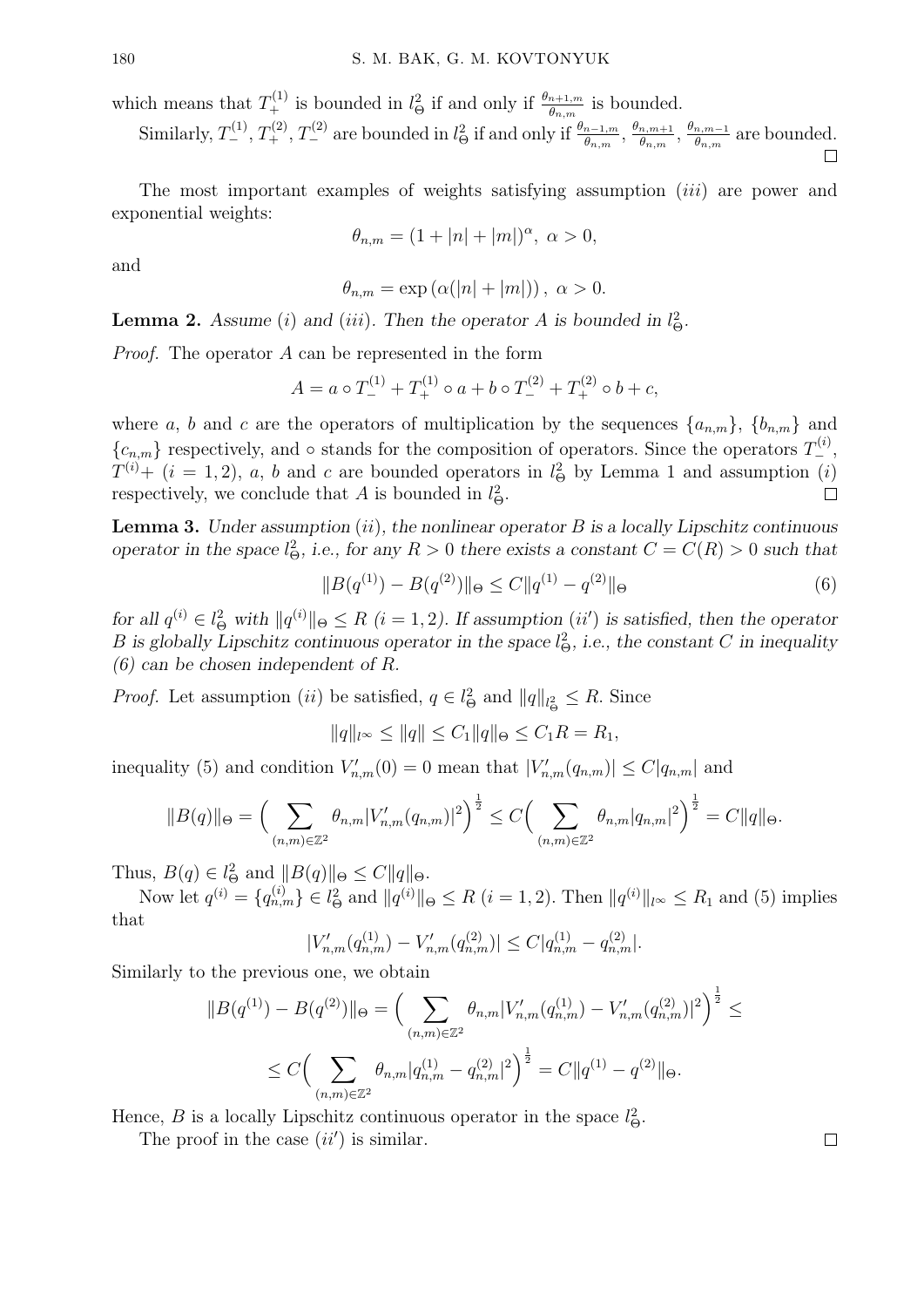**Lemma 4.** Assume (i), (ii) and (iii). Suppose that  $q \in C^2((-T,T); l^2)$  is a solution of problem (1), (2) with  $q^{(0)} = \{q_{n,m}^{(0)}\} \in l^2_{\Theta}$  and  $q^{(1)} = \{q_{n,m}^{(1)}\} \in l^2_{\Theta}$ . Then  $q \in C^2 \left( (-T, T); l^2_{\Theta} \right)$ .

*Proof.* Let  $q \in C^2((-T,T); l^2)$  be a solution of problem (1), (2) with  $q^{(0)} = \{q^{(0)}_{n,m}\} \in l^2_{\Theta}$  and  $q^{(1)} = \{q_{n,m}^{(1)}\} \in l_{\Theta}^2$ . Fix any  $\tau \in (0, T)$  and set  $R_{\tau} = \sup_{t \in [-\tau, \tau]}$  $||q(t)||$ . Let

$$
\tilde{V}'_{n,m}(r) = \begin{cases} V'_{n,m}(r) \text{ if } |r| \leq R_{\tau} + 1, \\ \tilde{V}'_{n,m}(r) = V'_{n,m}(R_{\tau} + 1) \text{ if } r > R_{\tau} + 1, \\ V'_{n,m}(-R_{\tau} - 1) \text{ if } r < -R_{\tau} - 1. \end{cases}
$$

Then on  $[-\tau, \tau]$  the function  $q(t)$  obviously solves the system

$$
\ddot{q}_{n,m} = a_{n-1,m}q_{n-1,m} + a_{n,m}q_{n+1,m} + b_{n,m-1}q_{n,m-1} + b_{n,m}q_{n,m+1} + c_{n,m}q_{n,m} - \tilde{V}'_{n,m}(q_{n,m}), \ (n,m) \in \mathbb{Z}^2,
$$
\n
$$
(7)
$$

with the same initial data.

Obviously, the functions  $\tilde{V}'_{n,m}$  satisfy assumption  $(ii')$ , and, by Lemma 3, the corresponding operator  $\tilde{B}$  is globally Lipschitz continuous operator in the space  $l_{\Theta}^2$ . By Lemma 2, the linear operator A is a bounded operator in the space  $l_{\Theta}^2$ . By the classical result ([18], Chapter 6, Theorem 1.2), problem (7), (2) has a unique solution

$$
\tilde{q} \in C^2 ((-T, T); l^2_{\Theta}) \subset C^2 ((-T, T); l^2).
$$

By uniqueness for the initial value problem in the space  $l^2$ , we have that  $\tilde{q} = q$  on  $[-\tau, \tau]$ . Since  $\tau \in (0, T)$  is an arbitrary point, we obtain that  $q \in C^2 \left( (-T, T); l^2_{\Theta} \right)$ .  $\Box$ 

Combining Lemma 4 with Propositions 1—3, we obtain the following results.

**Theorem 1.** Assume (i), (ii') and (iii). Then for every  $q^{(0)} \in l^2_{\Theta}$  and  $q^{(1)} \in l^2_{\Theta}$  problem (1), (2) has a unique global solution  $q \in C^2(\mathbb{R}; l^2_{\Theta})$ .

**Theorem 2.** Assume  $(i)$ ,  $(ii)$  and  $(iii)$ . Suppose that the operator A is non-positive, i.e.,  $(Aq, q) \leq 0$  for all  $q \in l^2$ . Suppose also that one of the following two conditions holds:

- (a)  $V_{n,m}(r) \geq 0$  for all  $(n,m) \in \mathbb{Z}^2$  and  $r \in \mathbb{R}$ ;
- (b) there exists a nondecreasing function  $h(\xi)$ ,  $\xi \geq 0$ , such that  $\lim_{\xi \to +\infty} h(\xi) = +\infty$  and  $V_{n,m}(r) \ge h(|r|)$  for all  $(n,m) \in \mathbb{Z}^2$  and  $r \in \mathbb{R}$ .

Then for every  $q^{(0)} \in l^2_{\Theta}$  and  $q^{(1)} \in l^2_{\Theta}$  problem (1), (2) has a unique global solution  $q \in$  $C^2\left(\mathbb{R}; l^2_{\Theta}\right)$ .

**Theorem 3.** Assume (i) and (iii). Suppose that  $V_{n,m}(r) = \frac{g_{n,m}}{p}r^p$ ,  $p > 2$ , where  $\{g_{n,m}\}$  is a bounded sequence, and the operator A is negative definite in  $l^2$ . Then there exists  $\delta > 0$ such that for any  $q^{(0)} \in l^2_{\Theta}$  and  $q^{(1)} \in l^2_{\Theta}$  with  $||q^{(0)}|| \leq \delta$  and  $||q^{(1)}|| \leq \delta$ , problem (1), (2) has a unique global solution  $q \in C^2(\mathbb{R}; l^2_{\Theta}).$ 

Let us highlight that in Theorem 3 the smallness of the initial data with respect to  $l^2$ -norm, not in the space  $l^2_{\Theta}$ .

Now we present some examples that often appear in applications.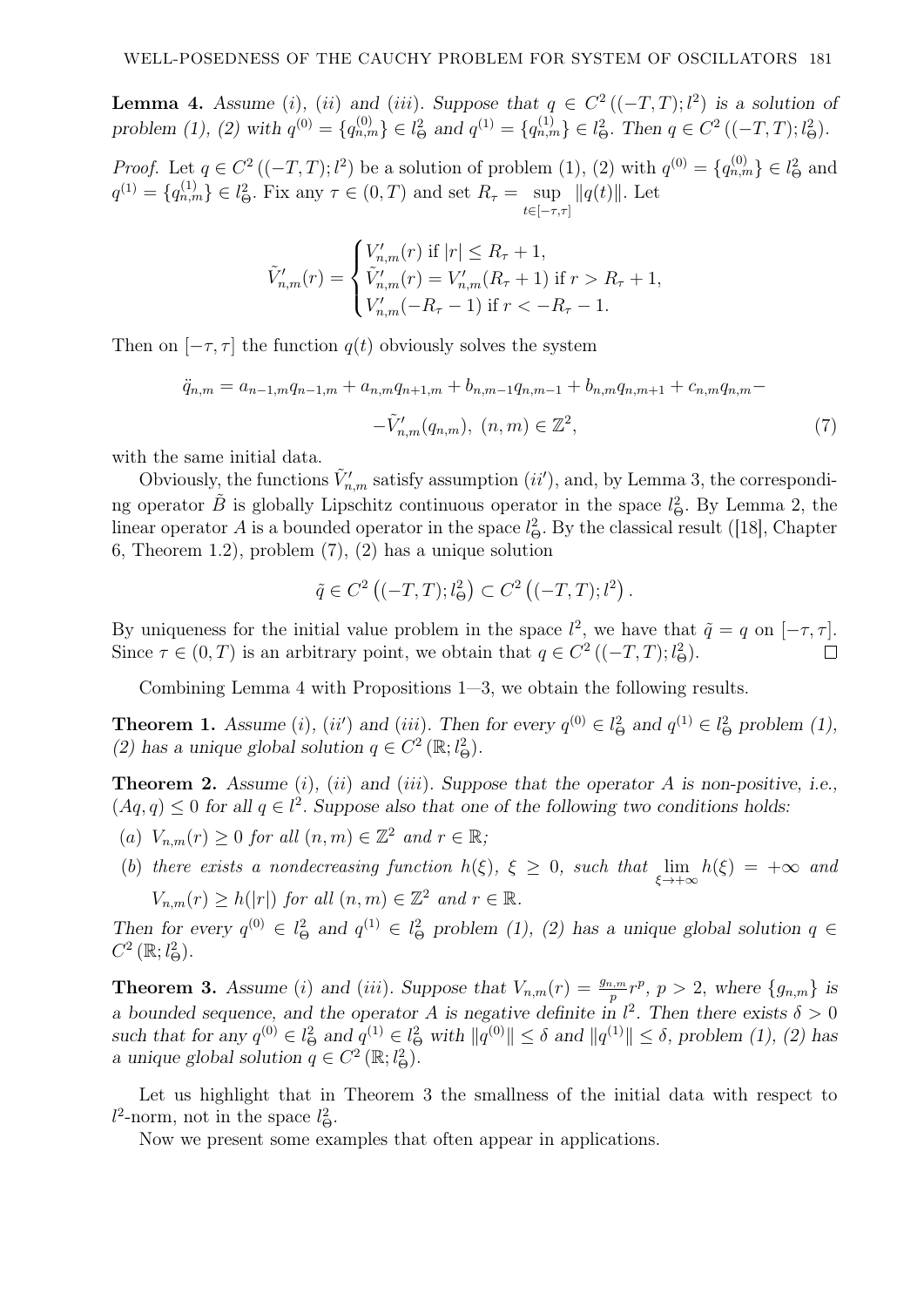Example 1. Taking

$$
(Aq)_{n,m} = a(q_{n+1,m} + q_{n-1,m} + q_{n,m+1} + q_{n,m-1} - 4q_{n,m})
$$

and

$$
V_{n,m}(r) = 1 - \cos r,
$$

one obtains the discrete sine-Gordon equation on a 2-dimensional lattice:

$$
\ddot{q}_{n,m} = a(\Delta q)_{n,m} - \sin q_{n,m}, \ (n,m) \in \mathbb{Z}^2,\tag{8}
$$

where  $a > 0$  and

$$
(\Delta q)_{n,m} := q_{n+1,m} + q_{n-1,m} + q_{n,m+1} + q_{n,m-1} - 4q_{n,m}
$$

is the 2-dimensional discrete Laplacian.

In this case the nonlinearity satisfies  $(ii')$ . Hence, Theorem 1 shows that the Cauchy problem (8), (2) is globally well-posed in every space  $l_{\Theta}^2$  with a regular weight  $\Theta$ .

Example 2. When

$$
(Aq)_{n,m} = a(\Delta q)_{n,m} - k^2 q_{n,m}, \ a > 0,
$$

and

$$
V_{n,m}(r) = -\frac{\theta}{4}r^4, \ \theta = \pm 1,
$$

we obtain the discrete nonlinear Klein-Gordon equation on a 2-dimensional lattice in the case when  $k^2 > 0$ :

$$
\ddot{q}_{n,m} = a(\Delta q)_{n,m} - k^2 q_{n,m} + \theta q_{n,m}^3, (n,m) \in \mathbb{Z}^2,
$$
\n(9)

and *discrete nonlinear wave* equation on a 2-dimensional lattice in the case when  $k^2 = 0$ :

$$
\ddot{q}_{n,m} = a(\Delta q)_{n,m} + \theta q_{n,m}^3, \ (n,m) \in \mathbb{Z}^2,
$$
\n(10)

It is easy to verify that

$$
(\Delta q, q) = - \sum_{(n,m)\in\mathbb{Z}^2} \left( (q_{n,m} - q_{n-1,m})^2 + (q_{n,m} - q_{n,m-1})^2 \right)
$$

and, hence, the operator  $\Delta$  is non-positive.

By Theorem 2, in the case when  $\theta = 1$ , the potential  $V_{n,m} = \frac{r^4}{4} \geq 0$  and the Cauchy problems (9), (2) and (10), (2) are globally well-posed in every space  $l_{\Theta}^2$  with a regular weight Θ.

On the other hand, in the case when  $\theta = -1$ , the potential  $V_{n,m} = -\frac{r^4}{4} \leq 0$  and the operator  $a\Delta - k^2$  is negative definite, and Theorem 3 guaranties the existence of unique global solution of the problem (9), (2) for all initial data in  $l_{\Theta}^2$  that have sufficiently small  $l^2$ -norm, provided the weight  $\Theta$  is regular. The case of the problem (10), (2) remains open.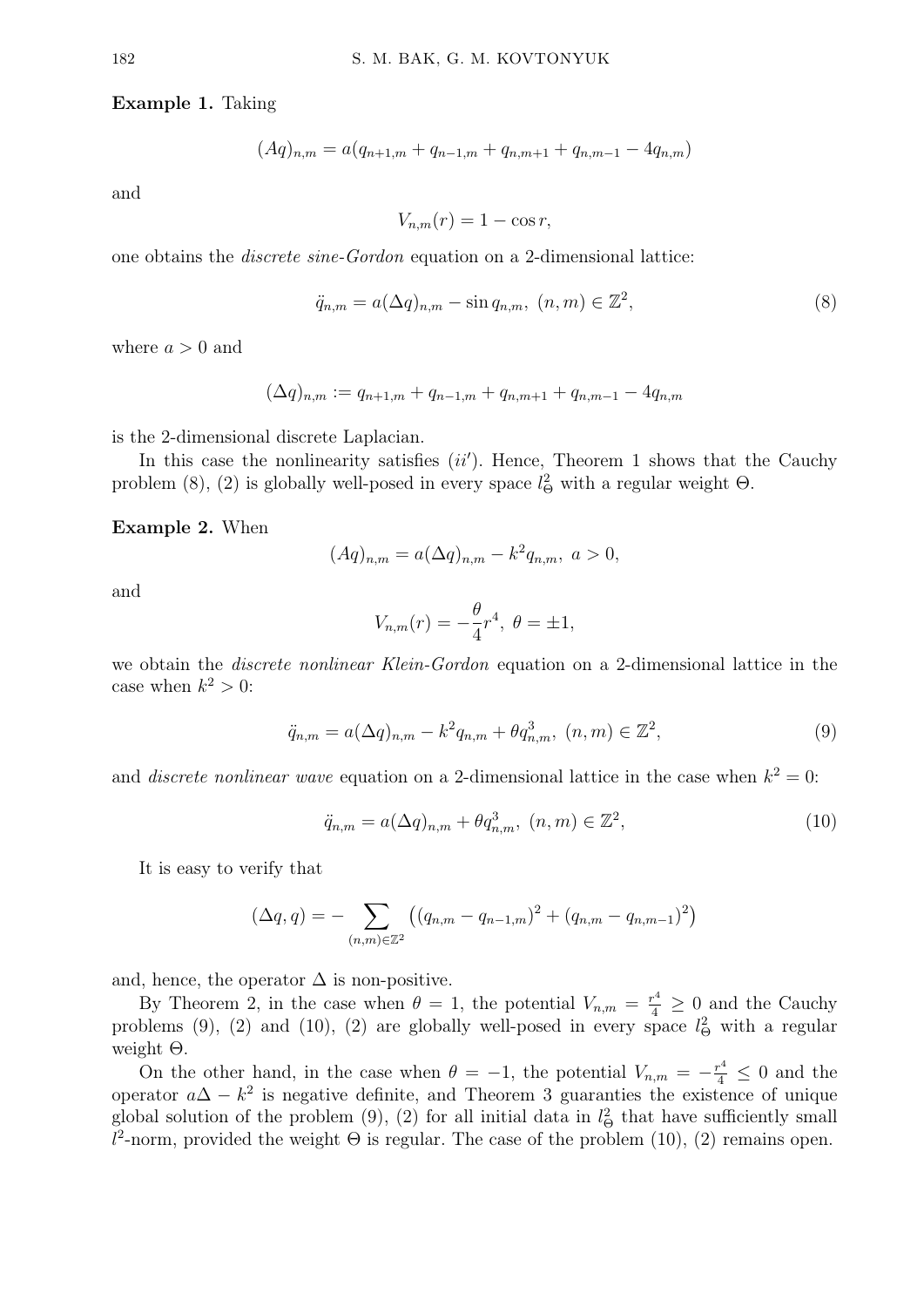## REFERENCES

- 1. S. Aubry, Breathers in nonlinear lattices: Existence, linear stability and quantization, Physica D, 103 (1997), 201–250.
- 2. S.M. Bak, Existence of heteroclinic traveling waves in a system of oscillators on a two-dimensional lattice, Matematychni Metody ta Fizyko-Mekhanichni Polya, 57 (2014), №3, 45–52. (in Ukrainian) (Engl. transl.: J. Math. Sci., 217 (2016), №2, 187–197.) doi:10.1007/s10958-016-2966-z
- 3. S.M. Bak, Existence of the solitary traveling waves for a system of nonlinearly coupled oscillators on the 2d-lattice, Ukr. Mat. Zh., 69 (2017), №4, 435–444. (in Ukrainian) (Engl. transl.: Ukr. Mat. J., 69 (2017), №4, 509–520.) doi:10.1007/s11253-017-1378-7
- 4. S.M. Bak, Existence of the time periodic solutions of system of oscillators on 2D-lattice, Carpathian Math. Publ., 4 (2012), №2, 5–12. (in Ukrainian)
- 5. S.M. Bak, Global well-posedness of the Cauchy problem for system of oscillators on 2D-lattice with power potentials, J. Math. Sci., 246 (2020), №5, 593–601. doi:10.1007/s10958-020-04765-6
- 6. S.M. Bak, Homoclinic traveling waves in discrete sine-Gordon equation with nonlinear interaction on 2D lattice, Mat. Stud., 52 (2019), №2, 176–184. doi:10.30970/ms.52.2.176-184
- 7. S.M. Bak, The existence and uniqueness of the global solution of the Cauchy problem for an infinite system of nonlinear oscillators on a two-dimensional lattice. Math. and Comp. Modelling. Ser.: Phys. and Math. Sci., 5 (2011), 3–9. (in Ukrainian)
- 8. S. Bak, The existence of heteroclinic traveling waves in the discrete sine-Gordon equation with nonlinear interaction on a 2D-lattice, J. Math. Phys., Anal., Geom., 14 (2018),  $\mathbb{N}^2$ , 16–26. doi:10.15407/mag14.01.016
- 9. S.M. Bak, O.O. Baranova, Yu.P. Bilyk, Correctness of the Cauchy problem for an infinite system of nonlinear oscillators on 2D-lattice, Math. and Comp. Modelling. Ser.: Phys. and Math. Sci., 4 (2010), 18–24. (in Ukrainian)
- 10. S.M. Bak, G.M. Kovtonyuk, Existence of solitary traveling waves in Fermi-Pasta-Ulam system on 2D *lattice*, Mat. Stud., 50 (2018), №1, 75–87. doi:10.15330/ms.50.1.75-87
- 11. S. Bak, G. Kovtonyuk, Existence of standing waves in DNLS with saturable nonlinearity on 2D lattice, Commun. Math. Analysis, 22 (2019), №2, 18–34.
- 12. S.M. Bak, G.M. Kovtonyuk, Existence of traveling waves in Fermi-Pasta-Ulam type systems on 2Dlattice, J. Math. Sci., 252 (2021), №4, 453–462. doi:10.1007/s10958-020-05173-6
- 13. S. Bak, G.M. N'Guerekata, A. Pankov, Well-posedness of initial value problem for discrete nonlinear wave equations, Commun. Math. Analysis, 8 (2010), №1, 79–86.
- 14. S.N. Bak, A.A. Pankov, On the dynamical equations of a system of linearly coupled nonlinear oscillators, Ukr. Math. J., 58 (2006), №6, 815–822. doi:10.1007/s11253-006-0105-6
- 15. S.N. Bak, A.A. Pankov, Traveling waves in systems of oscillators on 2D-lattices, J. Math. Sci., 174 (2011), №4, 916–920. doi:10.1007/s10958-011-0310-1
- 16. O.M. Braun, Y.S. Kivshar, Nonlinear dynamics of the Frenkel–Kontorova model, Physics Repts, 306 (1998), 1–108.
- 17. O.M. Braun, Y.S. Kivshar, The Frenkel-Kontorova Model, Concepts, Methods and Applications, Springer, Berlin, 2004.
- 18. Yu.L. Daleckii, M.G. Krein, Stability of solutions of differential equations in Banach spaces, Amer. Math. Soc., Providence, R. I., 1974.
- 19. M. Fečkan, V. Rothos, *Traveling waves in Hamiltonian systems on 2D lattices with nearest neighbour* interactions, Nonlinearity, 20 (2007), 319–341.
- 20. G. Friesecke, K. Matthies, Geometric solitary waves in a 2D math-spring lattice, Discrete and continuous dynamical systems, 3 (2003), №1, 105–114.